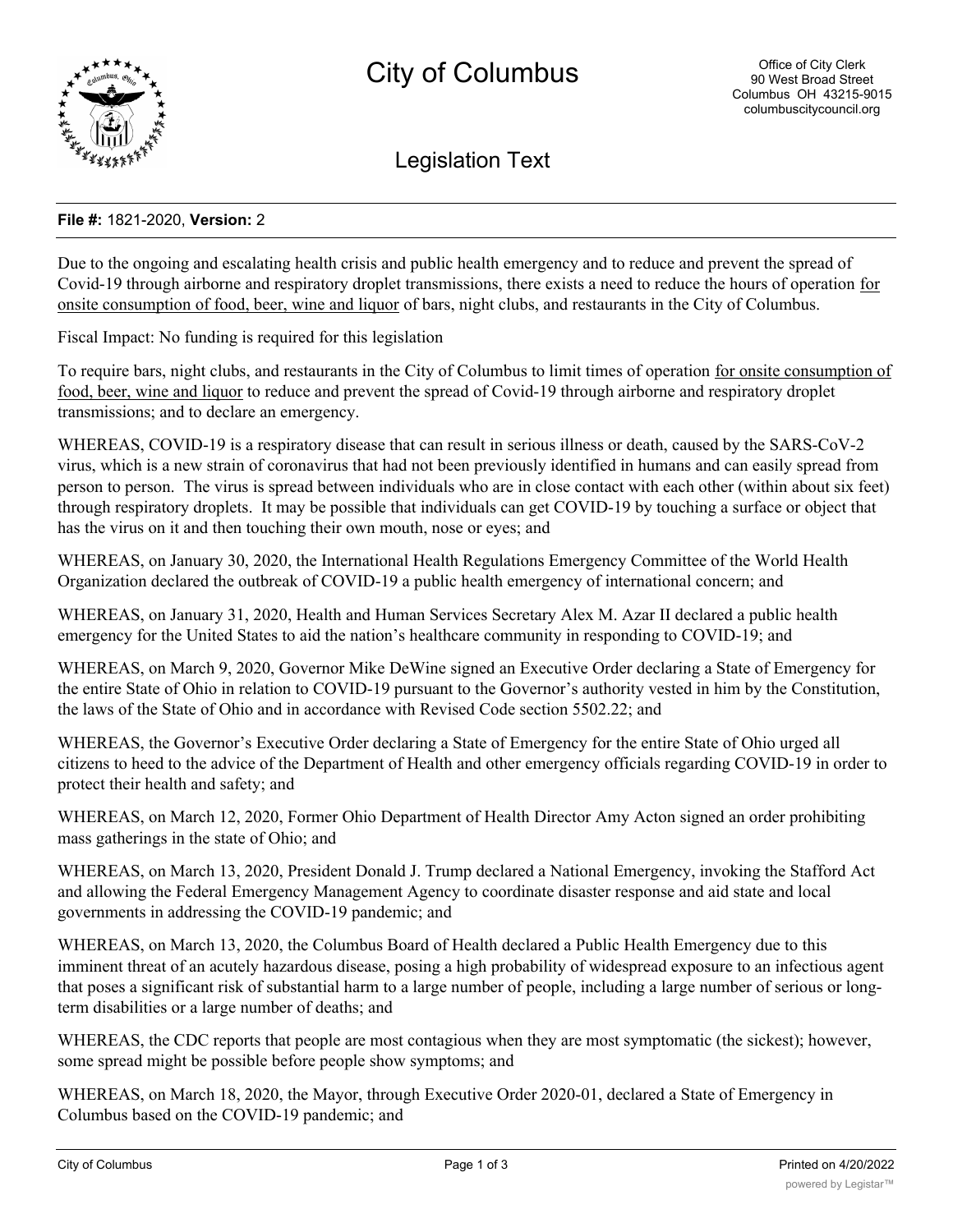## **File #:** 1821-2020, **Version:** 2

WHEREAS, on March 22, 2020, under direction of Ohio Governor Mike DeWine, Former Ohio Department of Health Director Amy Acton, M.D. issued an order requiring all Ohioans to stay in their homes to prevent the further spread of COVID-19 until April 6, 2020 and the order was extended until May 1, 2020 and was amended on April 30, May 20 and May 22, 2020 to allow businesses to open with the requirement that face coverings be worn by all employees except in certain circumstances; and

WHEREAS, in the City of Columbus and across Franklin County there is a current and ongoing threat of an acutely hazardous disease, illness, or health condition; specifically, COVID-19, that is believed to be caused by the appearance of a novel infectious agent and Franklin County, where Columbus is located, has been designated by the state Public Health Advisory System Risk Levels as Level 3, characterized by very high exposure and spread with a recommendation to limit activities as much as possible and to follow all current health orders; and

WHEREAS, on July 6, 2020, due to a Level 3 risk designation in Franklin County, characterized by very high exposure to and community spread of COVID-19, Columbus City Council passed Ordinance 1643-2020 requiring a face covering in public spaces in the City of Columbus; and

WHEREAS, on July 9, 2020, the World Health Organization (WHO) released new guidance indicating that COVID-19 may spread through airborne transmission, particularly in crowded indoor settings and/or those with poor ventilation, including restaurants; and

WHEREAS, on July 22, 2020, Governor DeWine announced a state-wide face covering mandate in response to the continuing spread of COVID-19; and

WHEREAS, a reduction of times of operation for onsite consumption of food, beer, wine and liquor for bars, nightclubs, and restaurants can limit exposure to and decrease the spread of COVID-19 through airborne and respiratory droplet transmission, especially because exemptions exist allowing patrons at these types of establishments to forgo face coverings for extended periods of time while seated at bars and tables and eating and drinking; and

WHEREAS, the 20-29 years of age demographic is presently the age group with the most confirmed and probable COVID-19 cases in Columbus, with many health order violations occurring in late night settings where many individuals in this age group tend to congregate; and

WHEREAS, after weighing the available information about the COVID-19 virus, consulting with Columbus Public Health, and considering the guidance from Orders issued by the Ohio Department of Health and Governor DeWine, Council concludes that the safety of the citizens of Columbus is best protected by implementing onsite consumption of food, beer, wine and liquor restrictions on bars, night clubs, and restaurants as limiting times of operation can limit exposure to and decrease the spread of COVID-19 through airborne and respiratory droplet transmission within populations; and

WHEREAS, the spread of COVID-19 continues to threaten the lives of the citizens of the City of Columbus and substantially impairs the ability to protect the lives and property of the citizens of the City of Columbus; NOW, THEREFORE,

## BE IT ORDAINED BY THE COUNCIL OF THE CITY OF COLUMBUS:

SECTION 1. For the purposes of this ordinance, "bar" means any place located in a permanent building that serves alcohol, intoxicating liquor, spirituous liquor, beer, wine, mixed beverages, and/or cider as defined in Ohio Revised Code §4301.01.

SECTION 2. For the purposes of this ordinance, "night club" means any place as defined in Ohio Revised Code §4301.01(B)(14) that is located in a permanent building, regardless of whether it is also considered a bar.

SECTION 3. For purposes of this ordinance, "restaurant" means a place located in a permanent building where, in consideration of the payment of money, food is prepared, sold, and served as the principal business of the place.